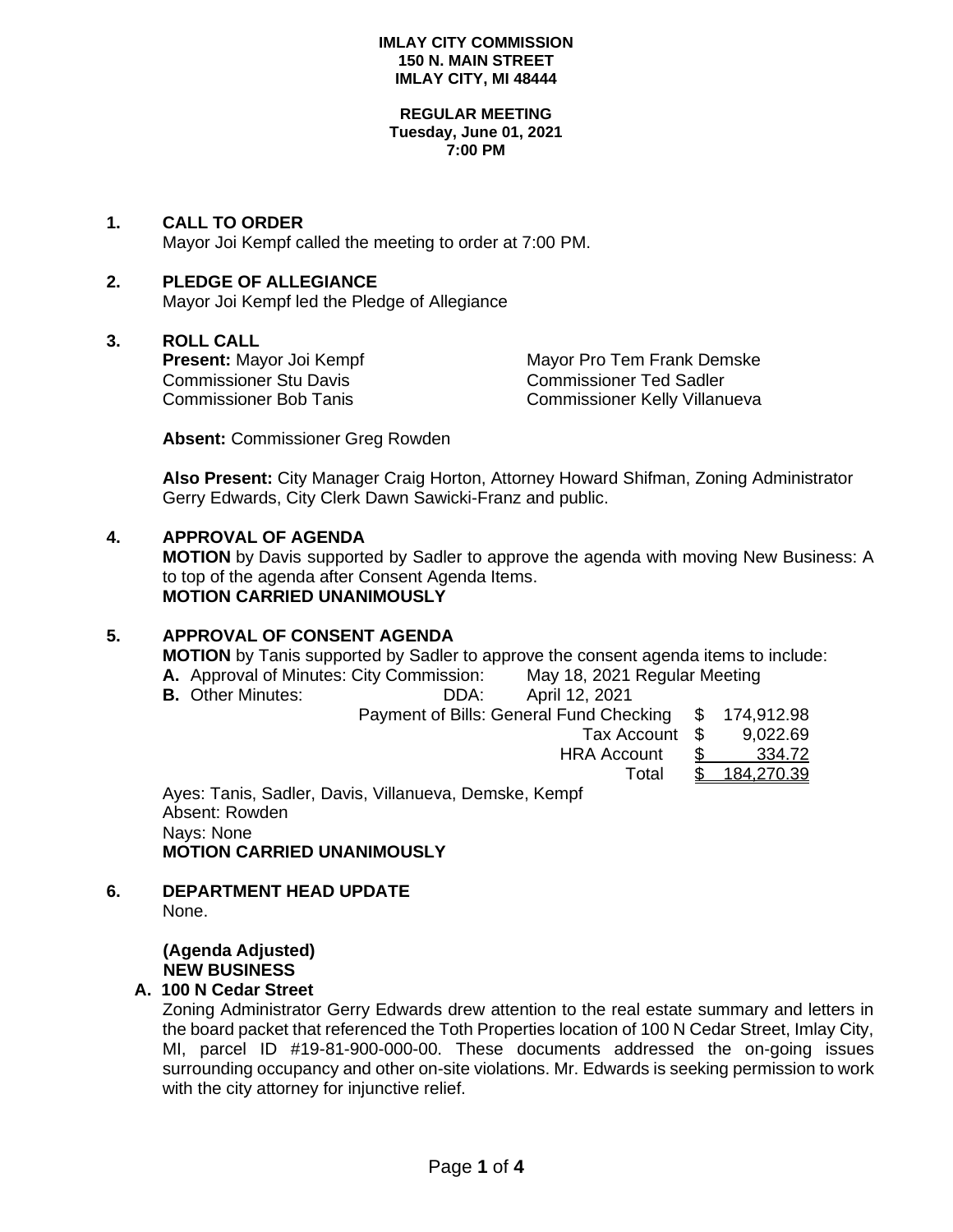#### **IMLAY CITY COMMISSION 150 N. MAIN STREET IMLAY CITY, MI 48444**

#### **REGULAR MEETING Tuesday, June 01, 2021 7:00 PM**

**MOTION** by Davis supported by Demske to authorize City Zoning Administrator Gerry Edwards permission to work with the city attorney to draft a resolution for injunctive relief regarding the property at 100 N Cedar Street, Imlay City, MI, Parcel ID #19-81-900-000-00.

### **ROLL CALL VOTE**

Ayes: Davis, Demske, Villanueva, Tanis, Sadler, Kempf Absent: Rowden Nays: None **MOTION CARRIED UNANIMOUSLY**

# **7. OLD BUSINESS**

# **A. OLD SCHOOL PARK BASKETBALL COURT BID INFORMATON**

City Manager Craig Horton directed the Commission to the bid opening form in the board packet with the three bids received for this project noted on the form.

**MOTION** by Demske supported by Tanis to approve the bid from T. G. Priehs Asphalt for \$7,000 for the Old School Park Basketball Court paving as presented.

## **ROLL CALL VOTE**

Ayes: Demske, Tanis, Sadler, Villanueva, Davis, Kempf Absent: Rowden Nays: None

# **MOTION CARRIED UNANIMOUSLY**

## **B. RFP FOR AUDITING SERVICES**

City Manager Craig Horton explained that we received four responses to the Auditing RFP and they vary in total for 5 years of service and only one of them include the OPEB report. Horton will review all responses and compare the totals. He also clarified that the city will most likely have to try to obtain an actuarial company to complete OPEB documents on an annual basis.

# **NO MOTION, INFORMATIONAL ONLY**

### **C. AUTHORIZATION – INVITATION TO BID FOR SOLID WASTE AND RECYCLING SERVICES** City Manager Craig Horton advised the Commission that the bid proposal has been prepared and is ready to send out, in addition, we have secured J & J Disposal for a 60-day extension in order to allow time for this process and will have a new waste disposal contract in place to begin September 01, 2021.

**MOTION** by Sadler supported by Davis to grant permission to process the invitation to bid for solid waste and recycling services as presented.

# **MOTION CARRIED UNANIMOUSLY**

## **D. WATER AND SEWER RATE INCREASES**

City Manager Craig Horton recommended to the Commission that per the FY2018-2028 Water and Sewer Rate Study chart that has already been adopted in 2018 at an annual rate increase of 4%, be approved for the FY2021-2022.

**MOTION** by Davis supported by Tanis to approve the 4% water and sewer rate increase effective June 05, 2021 for the FY2021-2022 per the 2018 Water and Sewer Rate Study as recommended.

#### **ROLL CALL VOTE**

Ayes: Davis, Tanis, Villanueva, Demske, Sadler, Kempf Absent: Rowden Nays: None **MOTION CARRIED UNANIMOUSLY**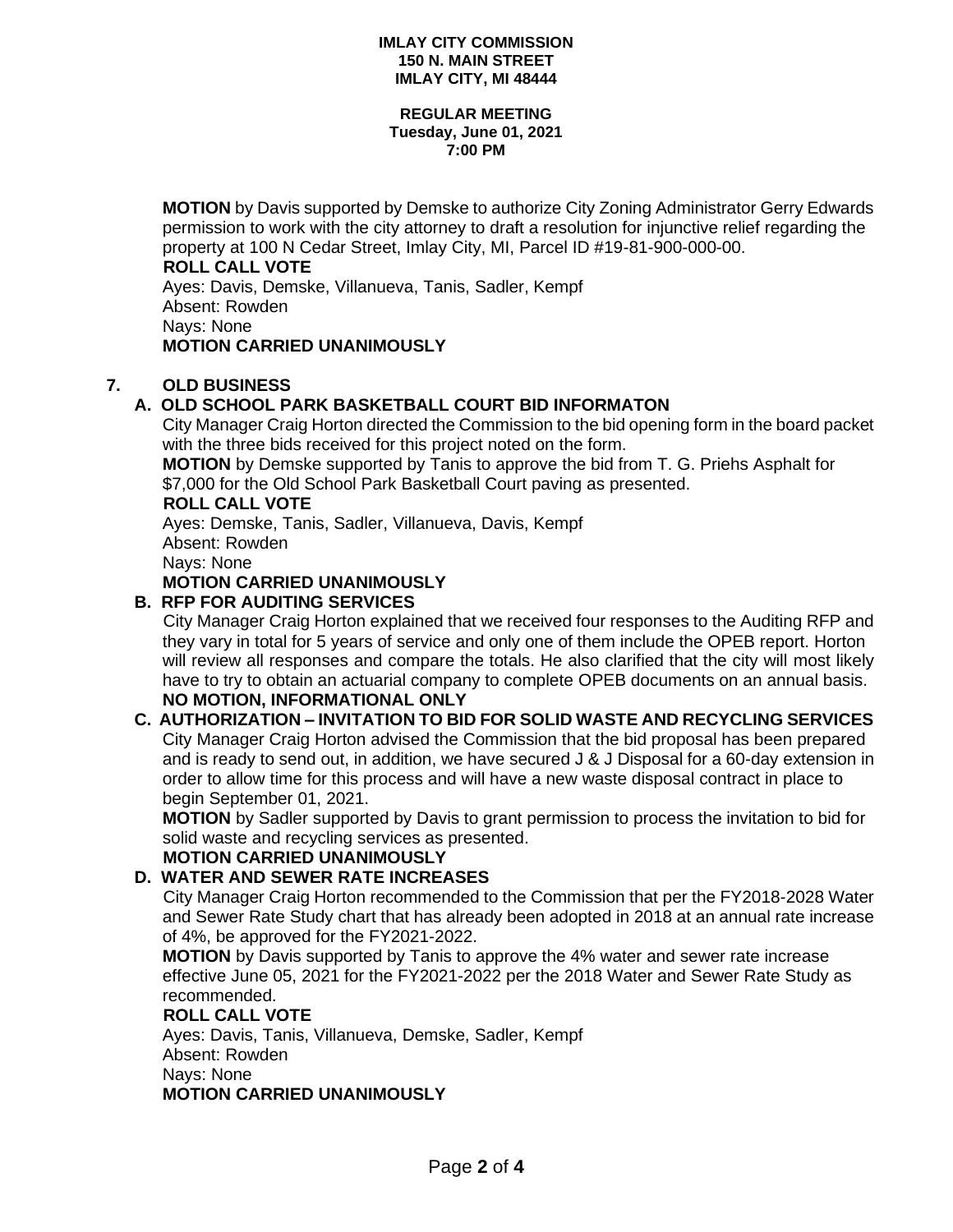#### **REGULAR MEETING Tuesday, June 01, 2021 7:00 PM**

## **8. NEW BUSINESS**

# **A. 100 N CEDAR STREET**

### **(Agenda Adjusted-See above NEW BUSINESS)**

## **B. MML LIABILITY AND PROPERTY INSURANCE RENEWAL**

City Manager Craig Horton noted the renewal premium for the Liability and Property Insurance for the City of Imlay City effective July 01, 2021 through June 30, 2022 at a rate of \$88,897 which is an increase of \$3,782 from the previous year at \$85,116 and includes a dividend return of \$5,680.

**MOTION** by Davis supported by Demske to approve the annual renewal for the MML Liability and Property Insurance at a cost of \$88,897 for the time period of July 01, 2021 through June 30, 2021 as presented.

#### **ROLL CALL VOTE**

Ayes: Davis, Demske, Sadler, Tanis, Villanueva, Kempf Absent: Rowden

Nays: None

# **MOTION CARRIED UNANIMOUSLY**

### **C. PENCHURA PAYMENT #2**

City Manager Craig Horton reported that Penchura has completed their portion of the Splash Pad Project and have requested payment #2 with their application for payment.

**MOTION** by Sadler supported by Villanueva to authorize payment of \$143,496.95 to Penchura per their application for payment #2 for the Imlay City Accessible Splash Pad Project #18C0277A as presented.

## **ROLL CALL VOTE**

Ayes: Sadler, Villanueva, Demske, Davis, Tanis, Kempf Absent: Rowden Nays: None **MOTION CARRIED UNANIMOUSLY**

#### **9. OTHER BUSINESS**

*Commissioner Villanueva* stated that she is so glad that the porta-johns have been delivered to the parks. In addition, she requested that the one at Old School Park possibly be moved away from the picnic tables and perhaps put by the fence. Villanueva also observed that the lawn at the Butterfly Garden must have been missed by the mowing company.

*Commissioner Demske* expressed that the northern most tree at the Welcome Sign on M-53 by the expressway is dead. Horton stated that DDA Director Lorrelei Natke is planning to have her landscaping person look at the plantings and suggest an update to her when they have finished her current projects.

*Commissioner Tanis* asked how long does the grass have to be before it is in violation as there are two properties on Metcalf Road that need attention. Horton stated that is a code enforcement issue and will check out the situation.

*Commissioner Davis* stressed that when the Welcome Sign was installed the trees in back were supposed to cause a contrasting effect to be able to see the letters clearly, but it does not work and it needs a second row of trees behind.

*Mayor Kempf* offered that possibly a solid background, metal or whatever to attach to the back of the letters, perhaps a blue color, for contrast.

## **10. CITIZENS FROM THE FLOOR**

Public comments were heard.